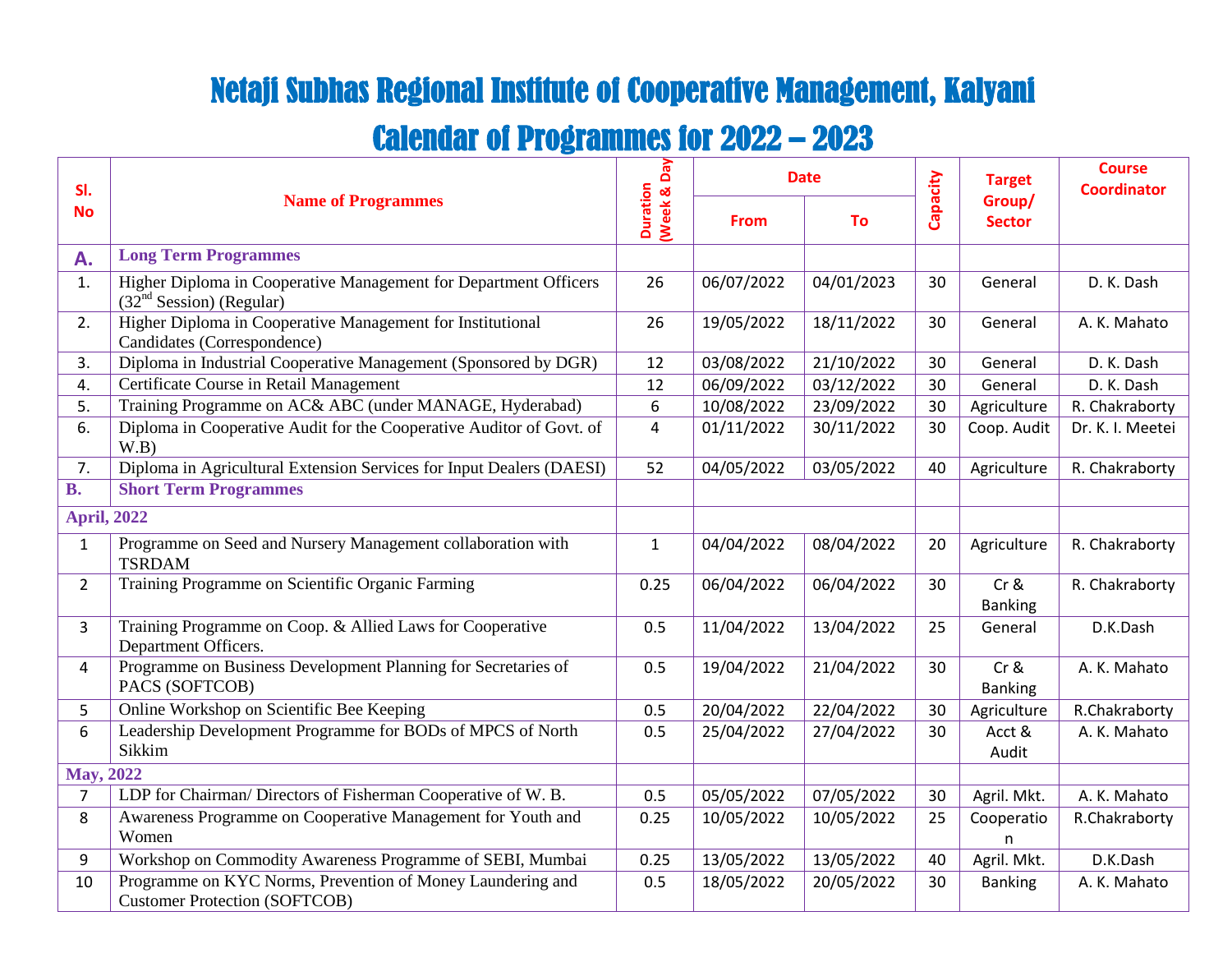| SI.                |                                                                                                                    |                                |             | <b>Date</b> |          | <b>Target</b>             | <b>Course</b><br><b>Coordinator</b> |
|--------------------|--------------------------------------------------------------------------------------------------------------------|--------------------------------|-------------|-------------|----------|---------------------------|-------------------------------------|
| <b>No</b>          | <b>Name of Programmes</b>                                                                                          | (Week & Day<br><b>Duration</b> | <b>From</b> | To          | Capacity | Group/<br><b>Sector</b>   |                                     |
|                    |                                                                                                                    |                                |             |             |          |                           |                                     |
| 11                 | Prog. on Business Development Planning for Secretaries of PACS<br>(SOFTCOB)                                        | 0.5                            | 18/05/2022  | 20/05/2022  | 30       | $Cr$ &<br><b>Banking</b>  | D. K. Dash                          |
| 12                 | Programme for BODs of PACS on Self Sustenance through improved<br>Governance and Management of Resources (SOFTCOB) | 0.5                            | 24/05/2022  | 25/05/2022  | 30       | Cr&<br><b>Banking</b>     | A. K. Mahato                        |
| 13                 | Online Workshop on Scientific Bee Keeping                                                                          | 0.5                            | 26/05/2022  | 28/05/2022  | 30       | Agriculture               | R. Chakraborty                      |
| 14                 | Training Programme on Income Tax, GST and filling of Professional<br>Tax for Managers/ Accountants of PACS         | 0.5                            | 26/05/2022  | 28/05/2022  | 30       | Acct. &<br>Audit          | A. K. Mahato                        |
| <b>June</b> , 2022 |                                                                                                                    |                                |             |             |          |                           |                                     |
| 15                 | Training on BDP for BODs/ Managers of PACS                                                                         | 0.5                            | 06/06/2022  | 08/06/2022  | 20       | $Cr.$ &<br><b>Banking</b> | Dr. K. I. Meetei                    |
| 16                 | FAP on Warehousing and WDRA Act 2007                                                                               | 0.25                           | 02/06/2022  | 02/06/2022  | 30       | Agril. Mkt.               | Dr. K. I. Meetei                    |
| 17                 | Programme for BODs of PACS on Self Sustenance through improved<br>Governance and Management of Resources (SOFTCOB) | 0.5                            | 02/06/2022  | 03/06/2022  | 30       | $Cr.$ &<br><b>Banking</b> | A. K. Mahato                        |
| 18                 | Workshop on Commodity Awareness Programme of SEBI, Mumbai                                                          | 0.25                           | 08/06/2022  | 08/06/2022  | 40       | Agril. Mkt.               | A. K. Mahato                        |
| 19                 | Programme on KYC Norms, Prevention of Money Laundering and<br><b>Customer Protection (SOFTCOB)</b>                 | 0.5                            | 08/06/2022  | 10/06/2022  | 40       | <b>Banking</b>            | D. K. Dash                          |
| 20                 | Training Programme on Income Tax, GST and filling of Professional<br>Tax for Managers/ Accountants of PACS         | 0.5                            | 14/06/2022  | 16/06/2022  | 30       | Acct. &<br>Audit          | Dr. K. I. Meetei                    |
| 21                 | Programme on Business Development Profit Planning and<br>Diversification for Officers of Banks (SOFTCOB)           | 0.5                            | 15/06/2022  | 17/06/2022  | 30       | <b>Banking</b>            | D. K. Dash                          |
| 22                 | LDP for Chairman/ Directors of Tribal Cooperative of W. B.                                                         | 0.5                            | 20/06/2022  | 22/06/2022  | 30       | LDP                       | A. K. Mahato                        |
| 23                 | Training Programme on Mashroom Cultivation                                                                         | 0.5                            | 20/06/2022  | 22/06/2022  | 25       | Agriculture               | R.Chakraborty                       |
| 24                 | Training Programme on Cooperative Law & Functional Management<br>for the BDOs & Managers of Cooperatives of Sikkim | $\mathbf{1}$                   | 27/06/2022  | 29/06/2022  | 25       | Agriculture               | D. K. Dash                          |
| 25                 | Programme on Business Development Planning for Secretaries of<br>PACS (SOFTCOB)                                    | 0.5                            | 28/06/2022  | 30/06/2022  | 30       | $Cr.$ &<br><b>Banking</b> | A. K. Mahato                        |
| <b>July, 2022</b>  |                                                                                                                    |                                |             |             |          |                           |                                     |
| 26                 | Programme for BODs of PACS on Self Sustenance through improved<br>Governance and Management of Resources (SOFTCOB) | 0.25                           | 01/07/2022  | 02/07/2022  | 40       | $Cr.$ &<br><b>Banking</b> | A. K. Mahato                        |
| 27                 | MDP on Audit and Income Tax for Auditor of Cooperative Audit                                                       | 0.5                            | 05/07/2022  | 07/07/2022  | 25       | Coop. Audit               | D. K. Dash                          |
| 28                 | Training Programme on Cooperative Laws and Cooperative Accounts<br>and Audit (MSME)                                | $\mathbf{1}$                   | 11/07/2022  | 15/07/2022  | 30       | Acct. &<br>Audit          | A. K. Mahato                        |
| 29                 | Awareness programme for Milk Producers' Cooperative Societies of<br>South Sikkim                                   | 0.25                           | 12/07/2022  | 12/07/2022  | 40       | Agril. Mkt                | R.Chakraborty                       |
| 30                 | Training Programme on Management Accounting and Laws for BODs<br>and Employees of LAMPS of W.B                     | 0.5                            | 14/07/2022  | 16/07/2022  | 40       | Tribal                    | D. K. Dash                          |
| 31                 | Online Workshop on Scientific Bee Keeping                                                                          | 0.5                            | 19/07/2022  | 21/07/2022  | 30       | Agriculture               | R.Chakraborty                       |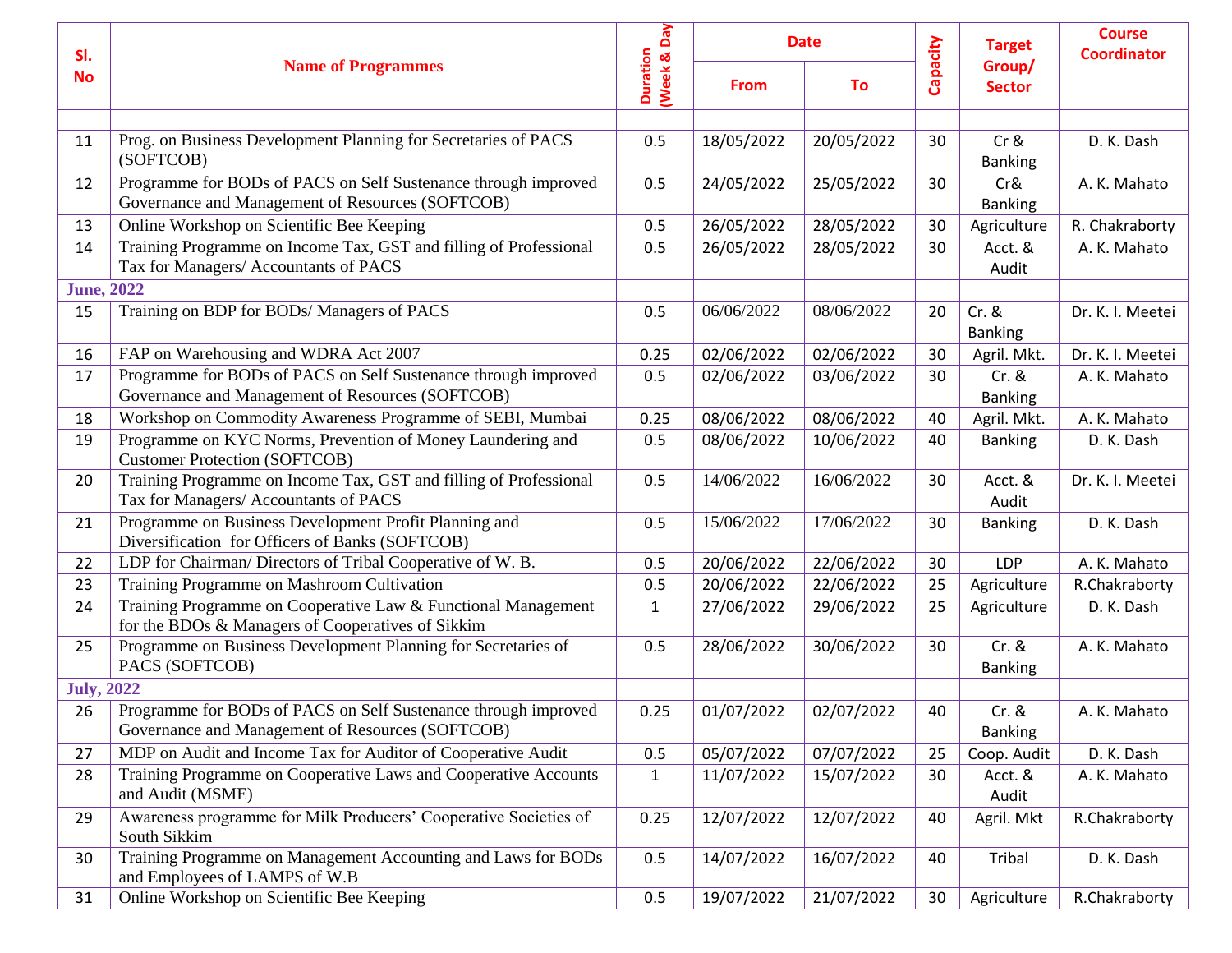| SI.       |                                                                                                                    |                                |             | <b>Date</b> |          | <b>Target</b>             | <b>Course</b><br><b>Coordinator</b> |
|-----------|--------------------------------------------------------------------------------------------------------------------|--------------------------------|-------------|-------------|----------|---------------------------|-------------------------------------|
| <b>No</b> | <b>Name of Programmes</b>                                                                                          | (Week & Day<br><b>Duration</b> | <b>From</b> | To          | Capacity | Group/<br><b>Sector</b>   |                                     |
| 32        | Programme for BODs of PACS on Self Sustenance through improved<br>Governance and Management of Resources (SOFTCOB) | 0.5                            | 20/07/2022  | 21/07/2022  | 25       | $Cr.$ &<br><b>Banking</b> | A. K. Mahato                        |
| 33        | Training on BDP for BODs/ Managers of PAMS                                                                         | 0.5                            | 21/07/2022  | 23/07/2022  | 30       | $Cr.$ &<br><b>Banking</b> | Dr. K. I. Meetei                    |
| 34        | Programme on Business Development Planning for Secretaries of<br>PACS (SOFTCOB)                                    | 0.5                            | 26/07/2022  | 28/07/2022  | 30       | $Cr.$ &<br><b>Banking</b> | A. K. Mahato                        |
| 35        | FAP on Warehousing and WDRA Act 2007                                                                               | 0.25                           | 27/07/2022  | 27/07/2022  | 40       | Agril. Mkt                | D. K. Dash                          |
| 36        | Prog. on Management Development Programme for Officers/<br>Employees of Bank (SOFTCOB)                             | 0.25                           | 27/07/2022  | 29/08/2022  | 40       | <b>Banking</b>            | A. K. Mahato                        |
|           | <b>August, 2022</b>                                                                                                |                                |             |             |          |                           |                                     |
| 37        | Programme on Business Development Planning for Secretaries of<br>PACS (SOFTCOB)                                    | 0.5                            | 03/08/2022  | 05/08/2022  | 30       | $Cr.$ &<br><b>Banking</b> | D. K. Dash                          |
| 38        | LDP for Elected Office Bearers of various Cooperative Institutions                                                 | 0.5                            | 03/08/2022  | 05/08/2022  | 25       | LDP                       | Dr. K. I. Meetei                    |
| 39        | LDP for Management of LAMPS/PACS of Tripura                                                                        | 0.5                            | 03/08/2022  | 05/08/2022  | 30       | General                   | D. K. Dash                          |
| 40        | Awareness Program for Milk Producers' Cooperative Societies of<br>North Sikkim                                     | 0.25                           | 10/08/2022  | 10/08/2022  | 40       | Agril. Mkt                | A. K. Mahato                        |
| 41        | LDP for Chairman/BODs of LAMPs of W.B                                                                              | 0.5                            | 10/08/2022  | 12/08/2022  | 40       | <b>Tribal</b>             | Dr. K. I. Meetei                    |
| 42        | District Level Seminar on Bee Keeping (NBB)                                                                        | 0.5                            | 16/08/2022  | 17/08/2022  | 30       | $Cr.$ &<br><b>Banking</b> | R. Chakraborty                      |
| 43        | Programme for BODs of PACS on Self Sustenance through improved<br>Governance and Management of Resources (SOFTCOB) | 0.5                            | 17/08/2022  | 18/08/2022  | 30       | $Cr.$ &<br><b>Banking</b> | D. K. Dash                          |
| 44        | Management Development Programme for Officers of Banks<br>(SOFTCOB)                                                | 0.5                            | 23/08/2022  | 25/08/2022  | 30       | $Cr.$ &<br><b>Banking</b> | A. K. Mahato                        |
| 45        | Programme on Deposit Mobilization for PACS of Tripura                                                              | 0.5                            | 24/08/2022  | 26/08/2022  | 30       | $Cr.$ &<br><b>Banking</b> | D. K. Dash                          |
| 46        | Programme on KYC Norms, Prevention of Money Laundering and<br><b>Customer Protection (SOFTCOB)</b>                 | 0.5                            | 29/08/2022  | 31/08/2022  | 30       | $Cr.$ &<br><b>Banking</b> | D. K. Dash                          |
|           | September, 2022                                                                                                    |                                |             |             |          |                           |                                     |
| 47        | Leadership Development Programme for BODs of MPCS of East<br>Sikkim                                                | 0.5                            | 05/09/2022  | 07/09/2022  | 30       | General                   | A. K. Mahato                        |
| 48        | Training Programme on Cooperative Accounting, Uses of Tally for<br>Handloom Coop.                                  | $\mathbf{1}$                   | 06/09/2022  | 08/09/2022  | 30       | Handloom                  | Dr. K. I. Meetei                    |
| 49        | Programme on Business Diversification of PACS of Tripura                                                           | 0.5                            | 07/09/2022  | 09/09/2022  | 30       | $Cr.$ &<br><b>Banking</b> | A. K. Mahato                        |
| 50        | Management Development Programme for Officers of Banks<br>(SOFTCOB)                                                | 0.5                            | 13/09/2022  | 15/09/2022  | 30       | $Cr.$ &<br><b>Banking</b> | D. K. Dash                          |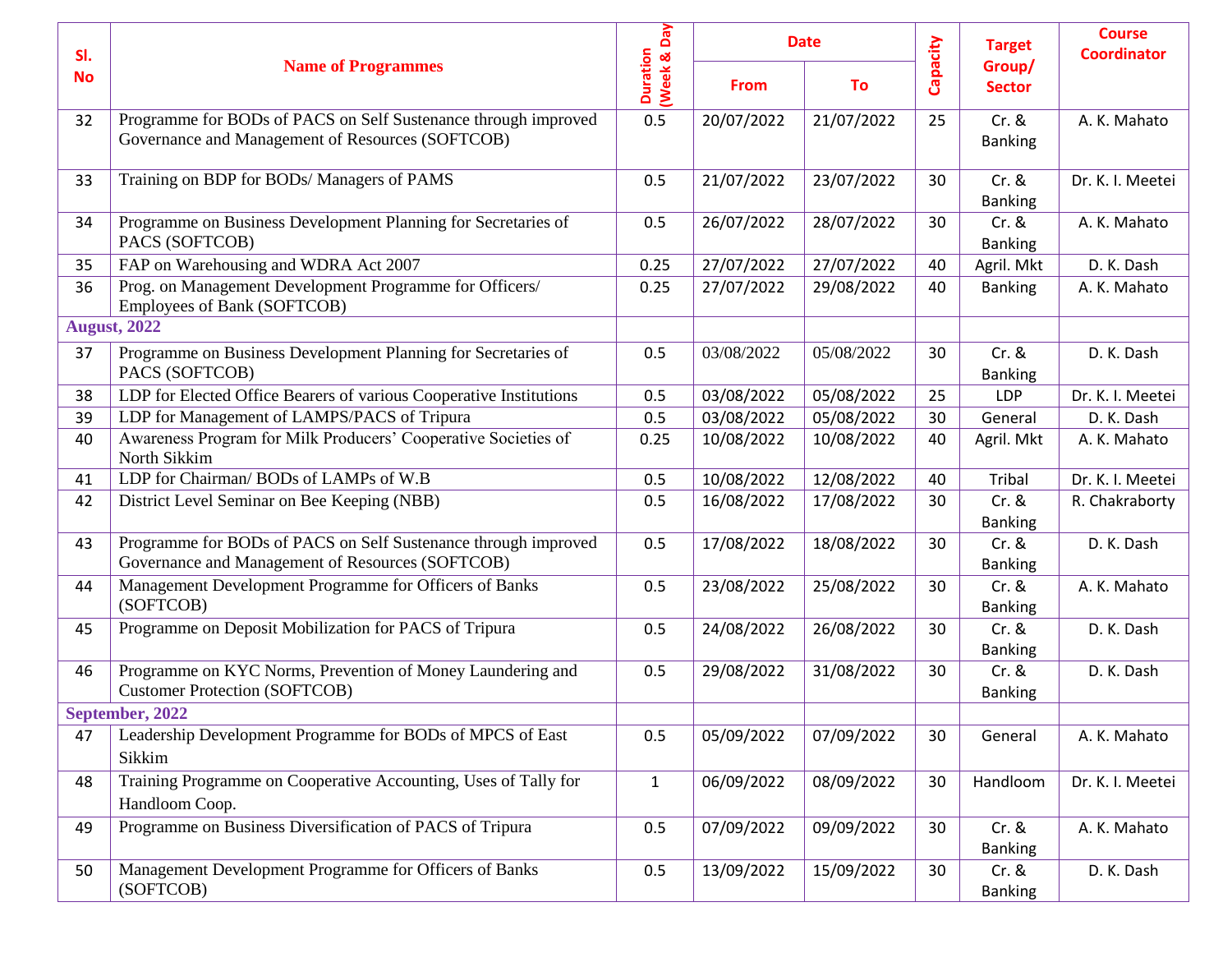| SI.       |                                                                                                                    |                                |             | <b>Date</b> |          | <b>Course</b><br><b>Target</b><br><b>Coordinator</b><br>Group/<br><b>Sector</b> |                  |
|-----------|--------------------------------------------------------------------------------------------------------------------|--------------------------------|-------------|-------------|----------|---------------------------------------------------------------------------------|------------------|
| <b>No</b> | <b>Name of Programmes</b>                                                                                          | (Week & Day<br><b>Duration</b> | <b>From</b> | To          | Capacity |                                                                                 |                  |
| 51        | Online Workshop on Scientific Bee Keeping                                                                          | 0.25                           | 15/09/2022  | 15/09/2022  | 40       | Agriculture                                                                     | R.Chakraborty    |
| 52        | Programme for BODs of PACS on Self Sustenance through improved<br>Governance and Management of Resources (SOFTCOB) | 0.5                            | 19/09/2022  | 20/09/2022  | 40       | Agril. Mkt                                                                      | D. K. Dash       |
| 53        | Prog. on Business Development Planning for Secretaries of PACS<br>(SOFTCOB)                                        | 0.5                            | 20/09/2022  | 22/09/2022  | 25       | $Cr.$ &<br><b>Banking</b>                                                       | A. K. Mahato     |
| 54        | Programme on Business Development Profit Planning and<br>Diversification for Officers of Bank (SOFTCOB)            | 0.5                            | 26/09/2022  | 28/09/2022  | 30       | Acct. &<br>Audit                                                                | A. K. Mahato     |
|           | October, 2022                                                                                                      |                                |             |             |          |                                                                                 |                  |
| 55        | Awareness Programme for Milk Producers' Cooperative Societies of<br>East Sikkim                                    | 4                              | 11/10/2022  | 11/10/2022  | 20       | Dairy                                                                           | R.Chakraborty    |
| 56        | Programme for BODs of PACS on Self Sustenance through improved<br>Governance and Management of Resources (SOFTCOB) | 0.5                            | 11/10/2022  | 12/10/2022  | 25       | $Cr.$ &<br><b>Banking</b>                                                       | D. K. Dash       |
| 57        | LDP for BODs of Dairy Cooperatives of W.B                                                                          | 0.5                            | 12/10/2022  | 14/10/2022  | 25       | $Cr.$ &<br><b>Banking</b>                                                       | D. K. Dash       |
| 58        | Training Programme on Business Development and Profit Planning for<br>BODs/ Managers of Cooperatives of Tripura    | 0.5                            | 25/10/2022  | 27/10/2022  | 25       | $Cr.$ &<br><b>Banking</b>                                                       | A.K. Mahato      |
| 59        | LDP for Chairman/Directors of Dairy Cooperative of W. B                                                            | 0.5                            | 17/10/2022  | 19/10/2022  | 30       | Dairy                                                                           | R.Chakraborty    |
| 60        | Programme on Business Development Planning for Secretaries of<br>PACS (SOFTCOB)                                    | 0.5                            | 18/10/2022  | 21/11/2022  | 40       | Agril. Mkt                                                                      | Dr. K. I. Meetei |
|           | November, 2022                                                                                                     |                                |             |             |          |                                                                                 |                  |
| 61        | Training Programme on Income Tax, GST and filling of Professional<br>Tax for Managers/ Accountants of PACS         | 0.25                           | 01/11/2022  | 03/11/2022  | 25       | Coop. Audit                                                                     | Dr. K. I. Meetei |
| 62        | Leadership Development Programme for BODs of MPCS of West<br>Sikkim                                                | 0.5                            | 09/11/2022  | 11/11/2022  | 30       | General                                                                         | A. K. Mahato     |
| 63        | Online Workshop on Scientific Bee Keeping                                                                          | 0.5                            | 16/11/2022  | 18/11/2022  | 30       | Agriculture                                                                     | R. Chakraborty   |
| 64        | Programme on Legal aspects like contract/agreement etc on business<br>of the PWCS/Handloom Cluster                 | 0.5                            | 21/11/2022  | 23/11/2022  | 25       | Law                                                                             | A. K. Mahato     |
| 65        | Programme on Business Development Planning for Secretaries of<br>PACS (SOFTCOB)                                    | 0.5                            | 23/11/2022  | 25/11/2022  | 30       | $Cr.$ &<br><b>Banking</b>                                                       | D. K. Dash       |
| 66        | Programme for BODs of PACS on Self Sustenance through improved<br>Governance and Management of Resources (SOFTCOB) | 0.5                            | 24/11/2022  | 25/11/2022  | 30       | General                                                                         | A. K. Mahato     |
| 67        | LDP for BODs of Fishery Cooperatives of West Bengal                                                                | 0.5                            | 28/11/2022  | 30/11/2022  | 40       | Fishery                                                                         | R. Chakraborty   |
| 68        | Programme on KYC Norms, Prevention of Money Laundering and<br><b>Customer Protection (SOFTCOB)</b>                 | 0.5                            | 28/11/2022  | 30/11/2022  | 30       | <b>Banking</b>                                                                  | D. K. Dash       |
|           | December, 2022                                                                                                     |                                |             |             |          |                                                                                 |                  |
| 69        | Awareness Pogramme for Service Cooperative Societies of Sikkim                                                     | 4                              | 01-12-2021  | 01-12-2021  | 20       | General                                                                         | A. K. Mahato     |
| 70        | Programme on Information Technology on E-marketing of Handloom<br>goods                                            | 0.5                            | 05/12/2022  | 07/12/2022  | 25       | Handloom                                                                        | D. K. Dash       |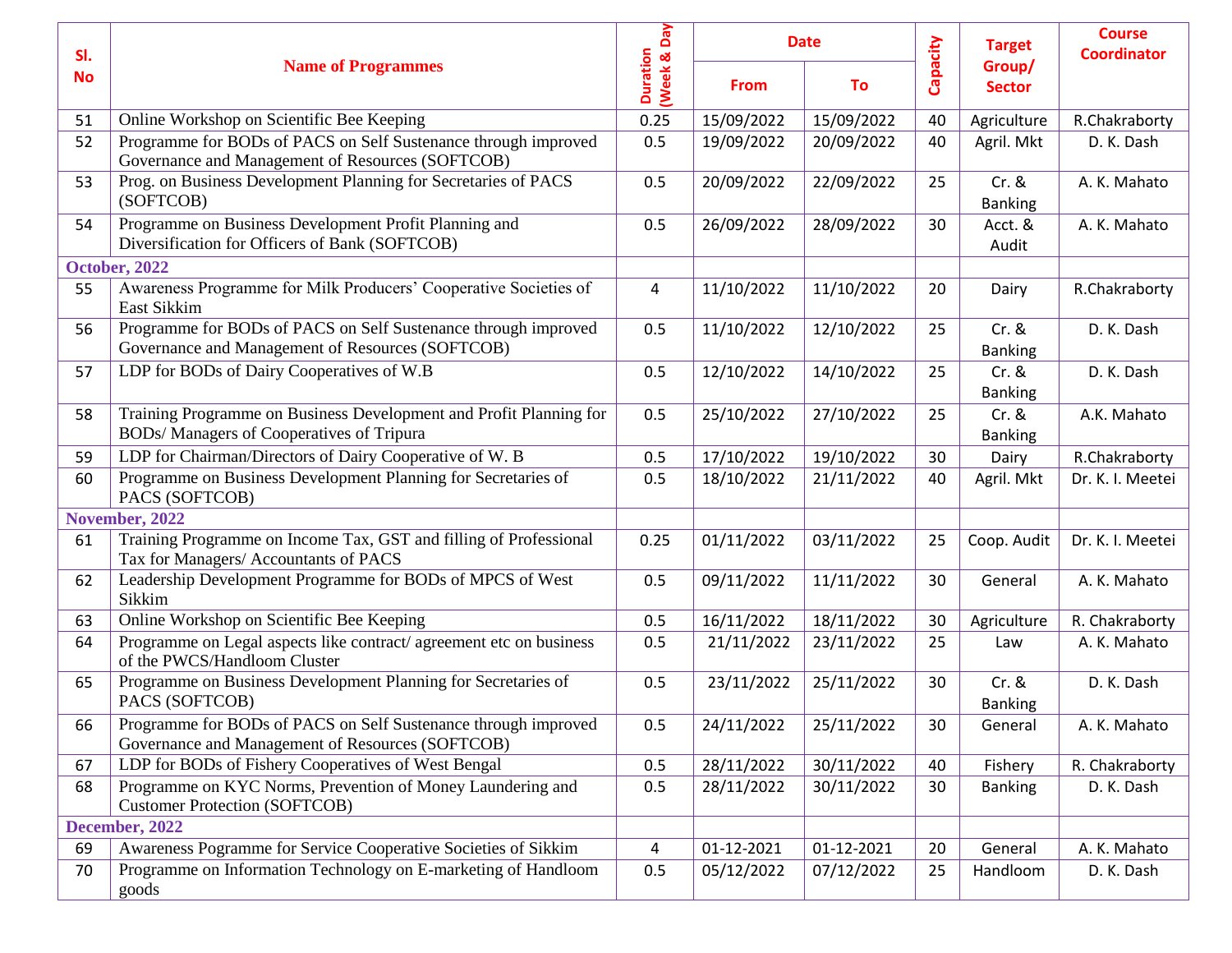| SI.       |                                                                                                                              |                                |             | <b>Date</b> |          | <b>Target</b>             | <b>Course</b><br><b>Coordinator</b> |
|-----------|------------------------------------------------------------------------------------------------------------------------------|--------------------------------|-------------|-------------|----------|---------------------------|-------------------------------------|
| <b>No</b> | <b>Name of Programmes</b>                                                                                                    | (Week & Day<br><b>Duration</b> | <b>From</b> | To          | Capacity | Group/<br><b>Sector</b>   |                                     |
| 71        | Programme on Business Development Planning for Secretaries of<br>PACS (SOFTCOB)                                              | 0.5                            | 07/12/2022  | 09/12/2022  | 30       | $Cr.$ &<br><b>Banking</b> | D. K. Dash.                         |
| 72        | Training Programme on Cooperative Laws and Cooperative Accounts<br>and Audit (MSME)                                          | $\mathbf{1}$                   | 12/12/2022  | 16/12/2022  | 30       | Acct. &<br>Audit          | D.K.Dash                            |
| 73        | Training Programme on Recovery Management and NPA for LAMPS/<br>PACS of Tripura                                              | 0.5                            | 21/12/2022  | 23/12/2022  | 30       | Acct. &<br>Audit          | A. K. Mahato                        |
| 74        | Programme for BODs of PACS on Self Sustenance through improved<br>Governance and Management of Resources (SOFTCOB)           | 0.5                            | 2612/2022   | 28/12/2022  | 25       | $Cr.$ &<br><b>Banking</b> | A. K. Mahato                        |
|           | <b>January</b> , 2023                                                                                                        |                                |             |             |          |                           |                                     |
| 75        | Programme on Business Development Profit Planning and<br>Diversification for Officers of Banks (SOFTCOB)                     | 0.5                            | 03/01/2023  | 05/01/2023  | 20       | Acct &<br>Audit           | D. K. Dash                          |
| 76        | Programme for BODs of PACS on Self Sustenance through improved<br>Governance and Management of Resources (SOFTCOB)           | 0.5                            | 09/01/2023  | 11/01/2023  | 25       | $Cr.$ &<br><b>Banking</b> | A. K. Mahato                        |
| 77        | LDP for Management of LAMPS/PACS/Fishery/MPCS/ Weaver<br>Coop. of Tripura                                                    | 0.5                            | 16/01/2023  | 18/01/2023  | 25       | $Cr.$ &<br><b>Banking</b> | A.K.Mahato                          |
| 78        | LDP for Chairman/Directors of Fishery Cooperative of W.B.                                                                    | 0.5                            | 18/01/2023  | 20/01/2023  | 30       | Fishery                   | R. Chakraborty                      |
| 79        | District Level Seminar on Bee Keeping (NBB)                                                                                  | 0.5                            | 30/01/2023  | 31/02/2023  | 25       | Agriculture               | R. Chakraborty                      |
| 80        | Farmer Awareness Programme for Members of PACS/ LAMPS of<br>Tripura                                                          | 0.25                           | 27/01/2023  | 27/01/2023  | 30       | Agril. Mkt                | D. K. Dash                          |
|           | February, 2023                                                                                                               |                                |             |             |          |                           |                                     |
| 81        | Workshop on ACABC (MANAGE, Hyderabad)                                                                                        | 0.25                           | 02/02/2023  | 02/02/2023  | 25       | Agril.                    | R.Chakraborty                       |
| 82        | Programme on Business Development Planning for Secretaries of<br>PACS (SOFTCOB)                                              | 0.5                            | 06/02/2023  | 08/02/2023  | 40       | $Cr$ &<br><b>Banking</b>  | A. K. Mahato                        |
| 83        | LDP for BODs of Dairy Cooperatives                                                                                           | 0.5                            | 08/02/2023  | 10/02/2023  | 30       | Dairy                     | A. K. Mahato                        |
| 84        | Training Programme on Good Governance & Self Sustenance for<br>MPCS of Sikkim (NCCT-NE)                                      | 0.5                            | 13/02/2023  | 15/02/2023  | 25       | General                   | D. K. Dash                          |
| 85        | Training Programme on Formation and Management of Educated<br>Unemployed Youths/Women/Labour contract cooperatives of Sikkim | 0.5                            | 15/02/2023  | 17/02/2023  | 25       | $Cr$ &<br><b>Banking</b>  | D. K. Dash                          |
| 86        | Training Programme on Business Development and Profit Planning for<br>BODs/ Managers of Cooperatives of Sikkim (NCCT-NE)     | 0.25                           | 21/02/2023  | 23/02/2023  | 25       | $Cr$ &<br><b>Banking</b>  | D. K. Dash                          |
| 87        | Training Programme on Scientific Bee Keeping                                                                                 | 0.5                            | 23/02/2023  | 25/02/2023  | 25       | Agriculture               | R. Chakraborty                      |
|           | <b>March, 2023</b>                                                                                                           |                                |             |             |          |                           |                                     |
| 88        | Training Programme on HRD for Primary Level Cooperatives of<br>Tripura (NCCT-NE)                                             | 0.5                            | 01/03/2023  | 03/03/2023  | 30       | <b>HRM</b>                | D. K. Dash                          |
| 89        | Training Programme on Scientific Bee Keeping (NBB)                                                                           | 0.5                            | 06/03/2023  | 08/03/2023  | 25       | Agriculture               | R.Chakraborty                       |
| 90        | LDP for BODs of Fishery Cooperatives                                                                                         | 0.5                            | 08/03/2023  | 10/03/2023  | 30       | $Cr.$ &<br><b>Banking</b> | A. K. Mahato                        |